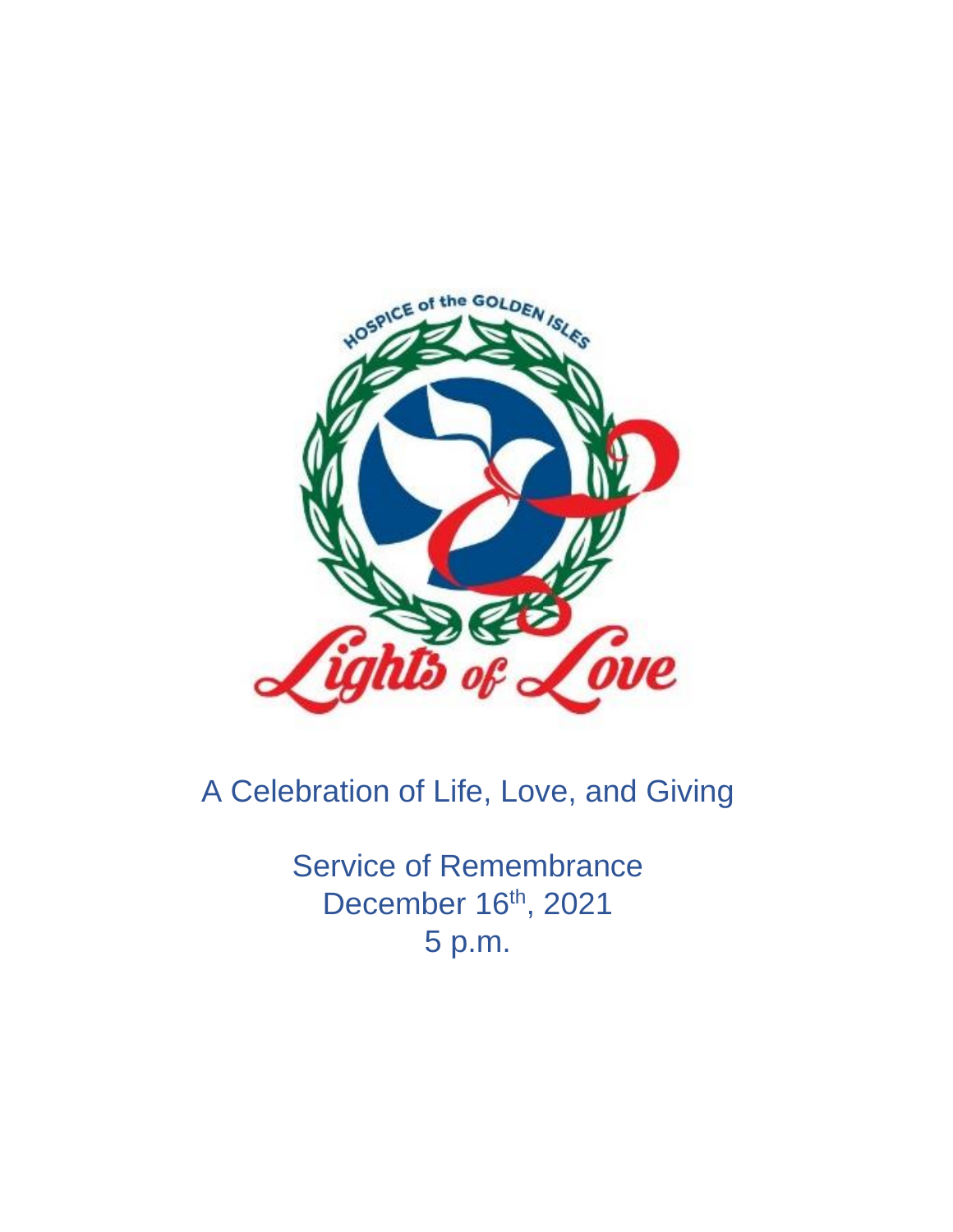#### **SOUNDS OF THE SEASON**

*Tim Akins*

#### **WELCOME**

*Paula Di Landro, Executive Director*

### **PRAYER OF REMEMBRANCE**

*Whitney Bounds, Bereavement Coordinator*

When you remember me, it means that you have carried something of who I am with you, that I have left some mark of who I am on who you are. It means that you can summon me back to your mind, even though countless years and miles may stand between us. It means that if we meet again, you will know me. It means that even after I die, you can still see my face and hear my voice and speak to me in your heart.

--*Theologian Frederick Buechner*

# **LIGHTING OF THE CANDLES The Grief Candle**

### *Michael Relyea, Field Team RN Case Manager*

We light a candle to honor this sacred time of mourning as we grieve the loss of our loved ones.

We acknowledge that the intensity of our grief and suffering represents the depth of our love and that our tears are a testament to the special relationship we shared.

We pray for faith and courage to face dark days when we feel frightened and alone and for the friendship of others to help bear our burden of grief.

We are thankful for the opportunity to gather with others who are also broken hearted and understand our sorrow.

### **The Memory Candle**

### *Teri Wright, Inpatient RN Case Manager*

We light a candle to celebrate the memories of our loved ones that will always remain in our hearts.

We give thanks for their lives and remember their laughter, smiles, and kindness, the happy times we shared, and our struggles and regrets.

We reflect on the many ways that our loved ones helped shape our lives and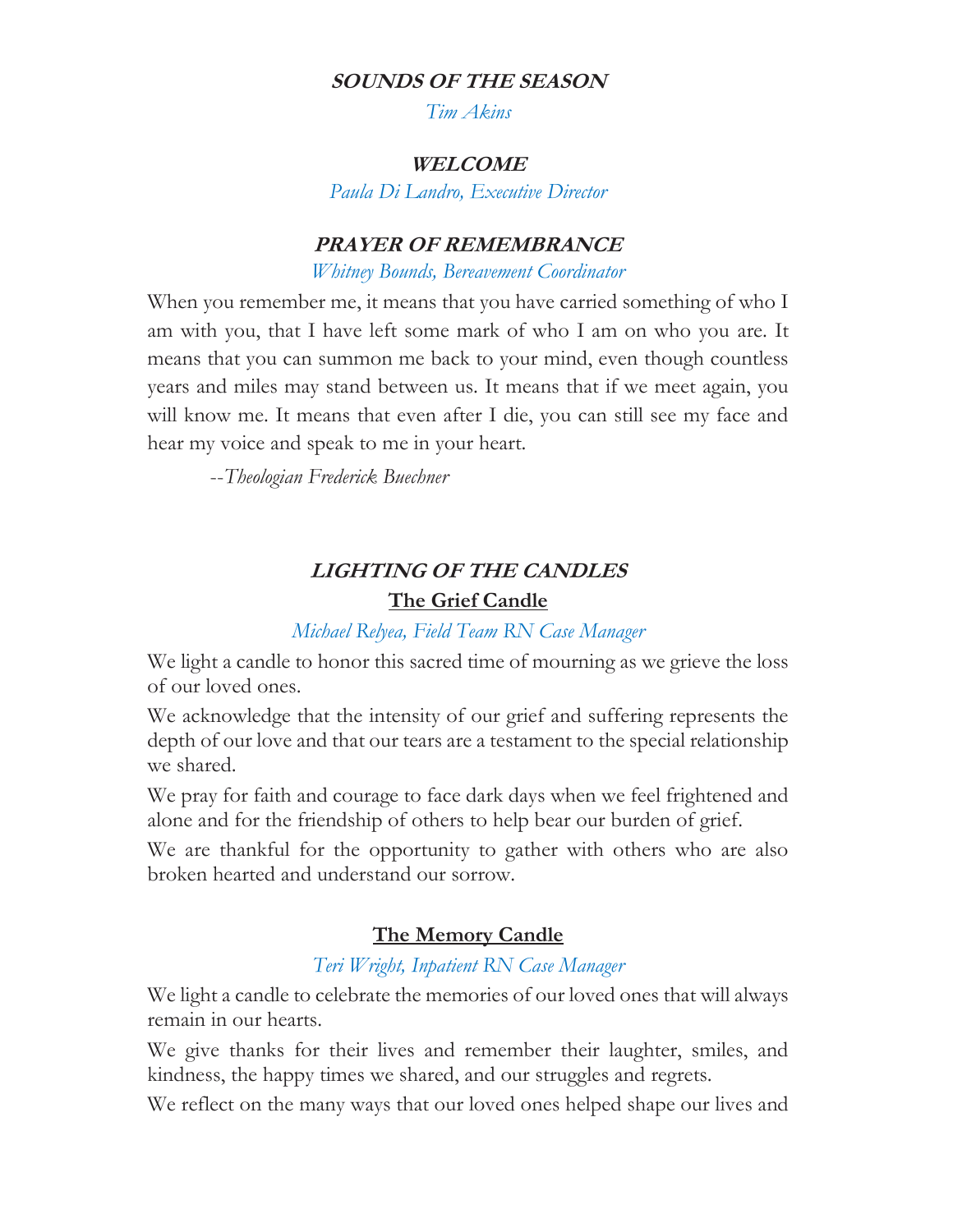bring out the best in us, and the qualities that made them special and unique. We treasure the gift of having shared our lives with them, and we will always cherish their legacies of love that endure.

### **The Light of Peace**

## *Beryl Mitchell-Blanford, Hospice Board Director*

We light this candle to acknowledge that peace can be ours despite pain and loss.

We light this candle to represent the light of peace.

We pray for peace in the midst of this holiday season, especially when we feel frustrated or resentful that those around us may not understand our grief.

We give ourselves permission to seek rest and quiet reflection and allow our wounded hearts to experience the pain of our loss.

We open our heart and spirits to receive the peace that passes all understanding.

# **The Light of Hope**

### *Sissy Blanchard, Hospice Board Director*

We light this candle to kindle hope for days of healing still to come.

We light this candle to represent the light of hope.

We are transformed by our loss and now walk an unfamiliar road, but we are surrounded by love and grace, and we are not alone.

We allow the promise of hope to take root within us - hope for solace in our moments of despair, healing of our hearts and souls, trust in God's goodness and faithfulness, and hope for our future.

# **The Light of Love**

# *Krissy Rooks, Field Team RN Case Manager*

We light this candle to give thanks for love, which carries us along in its embrace.

We light this candle to represent the light of love.

We are grateful for the capacity to love and the blessing of having been loved.

We are thankful that love endures, even after death, and that our connection to our loved ones and the memories we shared will always be safe in our hearts.

We will strive to love others fully and to serve as a light to them as our loved ones shared their lights with us.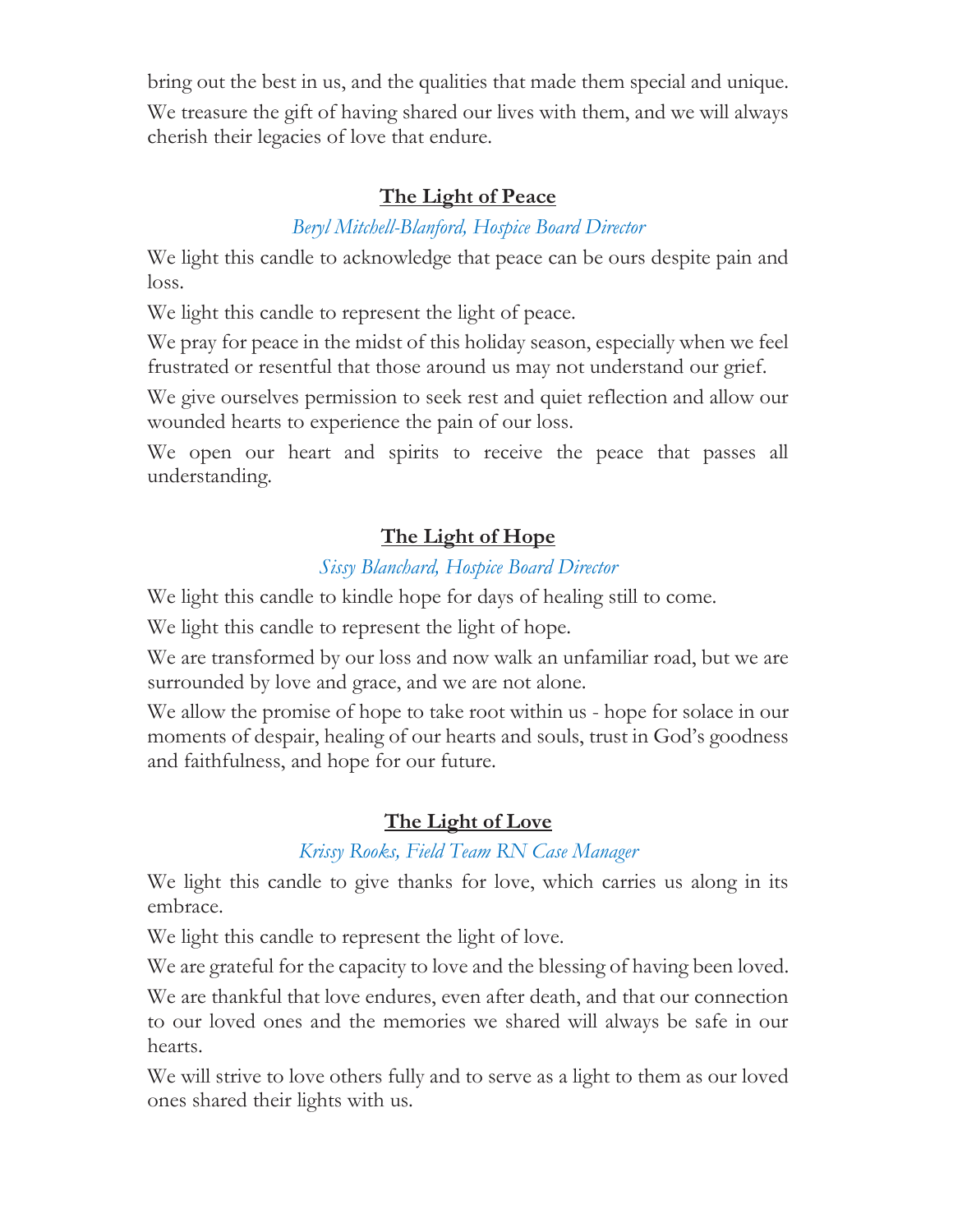### **LIGHTS OF REMEMBRANCE**

(Responsive Reading) *Chelsey Atkinson, Housekeeper*

**Leader:** Tonight, we gather as a community to acknowledge our bereavement and remember and celebrate the lives of our loved ones.

**People: We light a candle to honor our grief and give thanks for the lives of our loved ones. May this light guide us forward toward healing and peace.**

*(All light tea candles)*

**Leader:** We acknowledge the power in this holy act of remembrance and honor the ones we have lost by sharing their light, as well as our own, with others and the world.

**People: "The light shines in the darkness and the darkness shall not overcome it." Thanks be to God for their light.** 

### **WORDS OF HOPE**

*The Very Rev. Tom Purdy, Hospice Board Chair*

#### **BLESSING**

**Nothing can separate us from the love of God or the love of those we have lost. The lights of their lives; the lights of this night burn always despite the darkness, chasing shadow and grief away. As we go our separate ways we carry this light with us, into the world, to share it with others as it was first shared with us. May we all know grace, hope, peace, and blessing this night and always.** 

#### **LIGHTING OF HOSPICE CAMPUS**